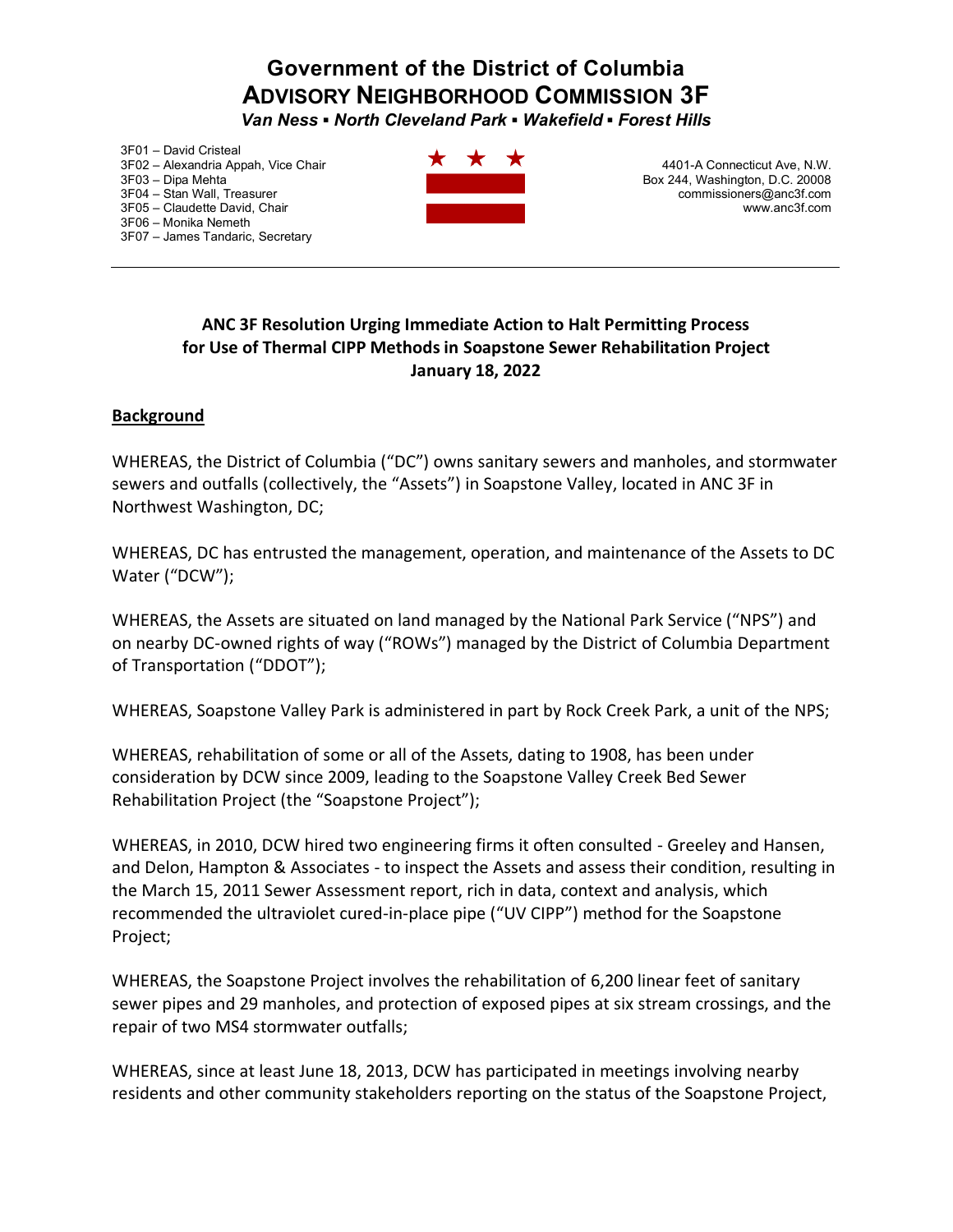and such updates, opinion articles and reader commentary have been covered extensively by the *Forest Hills Connection* ("FHC"); and

WHEREAS, ANC 3F and ANC 3F's Parks & Trails Standing Committee have conducted site visits, drafted recommendations, passed a formal resolution, and sought information about the Soapstone Project over the years.

## **The NEPA Process**

WHEREAS, the National Environmental Policy Act ("NEPA") directs federal agencies (including the NPS), when planning projects or issuing permits, to conduct environmental reviews and analyses, and highlight adverse environmental impacts of proposed actions so that decisionmakers have complete information on whether and how to proceed, guaranteeing public input during such processes;

WHEREAS, the NPS is the lead federal agency, responsible for preparing the required Environmental Assessment ("EA"), and reviewing, approving and permitting DCW's proposed Soapstone Project;

WHEREAS, the NPS shifted its responsibility to prepare the required EA of the proposed Soapstone Project to DCW, which in turn contracted with the firm of Hazen and Sawyer;

WHEREAS, following Hazen and Sawyer's EA, dated June 4, 2019, the NPS issued a Finding of No Significant Impact ("FONSI") on April 14, 2020 stating that "NPS prepared the EA" (despite NPS having had DCW prepare the EA - *the same agency that proposed the very project that was the subject of the EA*) 1;

WHEREAS, Hazen and Sawyer's EA recommended the "selected alternative" of the "trenchless technology," cured-in-place pipe ("CIPP") – but *did not* distinguish among CIPP methods and *did not* assess the environmental or human health risks and benefits of each CIPP method, rather "leaving it up to the contractor to choose...."<sup>2</sup>;

WHEREAS, CIPP is the industrial manufacture of plastic in the open air, and Hazen and Sawyer's EA failed to evaluate and address the polluting impacts of any CIPP method on air or water, including impacts from the removal of hundreds of trees to be cleared for heavy equipment<sup>3</sup>;

<sup>1</sup> 20200401 ROCR Soapstone Valley Park Sewer [Rehabilitation](https://parkplanning.nps.gov/showFile.cfm?projectID=47855&MIMEType=application%252Fpdf&filename=20200401%20ROCR%20Soapstone%20Valley%20Park%20Sewer%20Rehabilitation%20FONSI%20%28SIGNED%29%2Epdf&sfid=418307) FONSI (SIGNED).pdf

https://parkplanning.nps.gov/document.cfm?parkID=198&projectID=47855&documentID=103088

<sup>2</sup> FONSI, Appendix C, Topic: Alternative Solutions 20200401 ROCR Soapstone Valley Park Sewer [Rehabilitation](https://parkplanning.nps.gov/showFile.cfm?projectID=47855&MIMEType=application%252Fpdf&filename=20200401%20ROCR%20Soapstone%20Valley%20Park%20Sewer%20Rehabilitation%20FONSI%20%28SIGNED%29%2Epdf&sfid=418307) FONSI [\(SIGNED\).pdf.](https://parkplanning.nps.gov/showFile.cfm?projectID=47855&MIMEType=application%252Fpdf&filename=20200401%20ROCR%20Soapstone%20Valley%20Park%20Sewer%20Rehabilitation%20FONSI%20%28SIGNED%29%2Epdf&sfid=418307)<br><sup>3</sup> DCW has stated that the majority of trees are being removed or pruned to allow for heavy equipment access,

required by the steam CIPP method. The extent of tree loss and damage is vague; FONSI states: "371 trees will be removed, 74 trimmed, that the construction contractor will finalize tree removal within the LOD. Trees outside of the LOD will also be impacted, as well as trees adjacent to the LOD."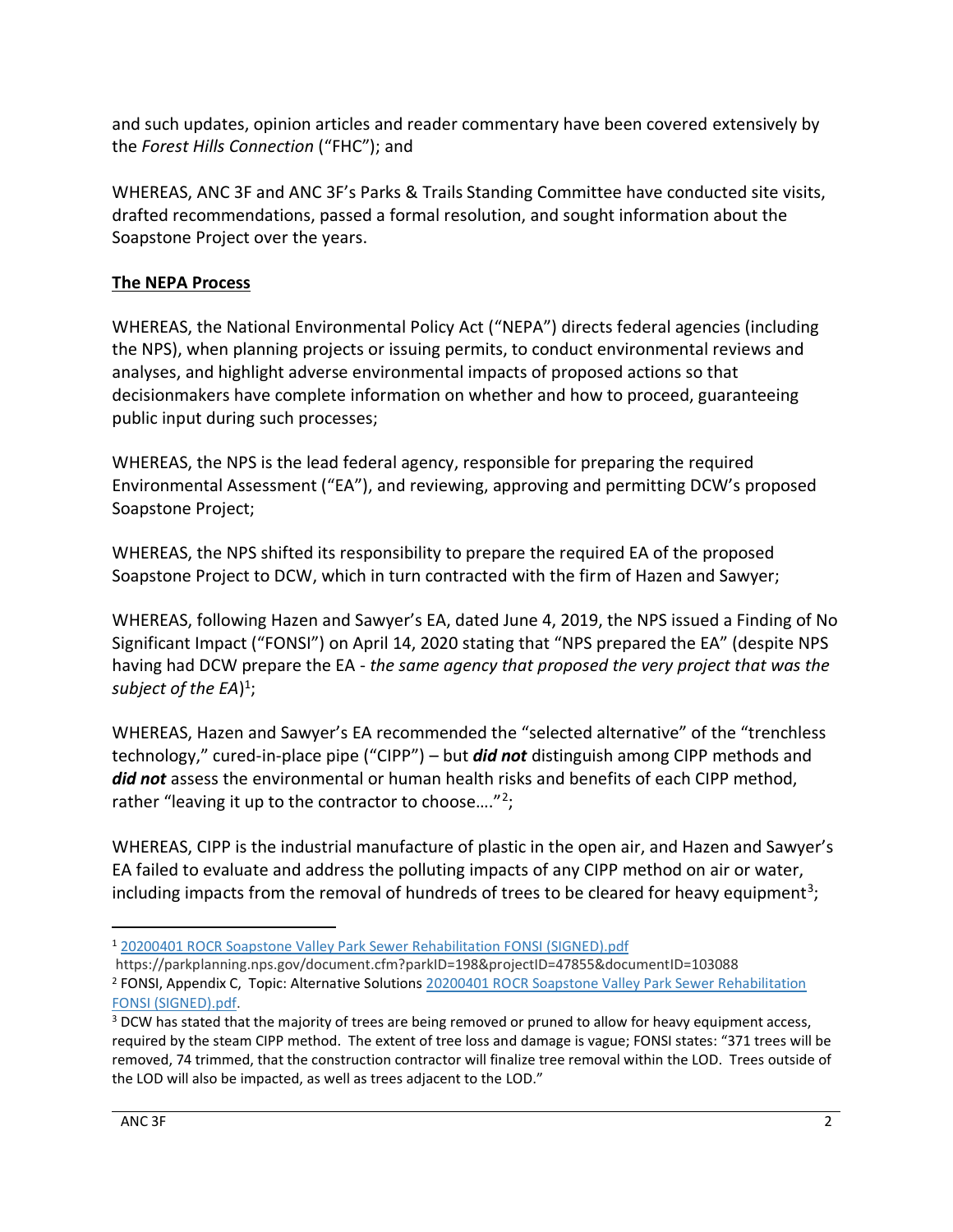WHEREAS, Hazen and Sawyer's EA failed to consider the human health risks associated with the use of different CIPP technologies;

WHEREAS, ANC 3F unanimously passed a Resolution, dated July 23, 2019, "urging DC Water to take needed steps outside the EA [including] consideration of UV curing for the lining method and to provide additional justification for DC Water's preferred choice of steam" and stating that "UV may be superior environmentally for some or all of this CIPP as well in DDOT ROW, and that UV CIPP entails less heavy equipment (HE) and tree removal," also identifying a need for improvements in transparency and cooperation in the NEPA process [see Exhibit A for ANC 3F's July 23, 2019 Resolution];

WHEREAS, DCW hired a contractor for the Soapstone Project that practices only the steam and hot water CIPP methods (both of which are thermal processes), but not the UV CIPP method, even though studies show that the UV technology is three to five times stronger, less polluting, and carries a smaller environmental footprint, albeit, a more expensive option;

WHEREAS, ANC 3F's July 23, 2019 Resolution and related requests from the community to consider environmental and health impacts during the NEPA process have been ignored;

WHEREAS, significant discrepancies between the 2011 Sewer Assessment report and Hazen and Sawyer's EA have never been addressed by DCW despite repeated inquires by the public, community stakeholders, the FHC and ANC 3F<sup>4</sup>; and

WHEREAS, ANC 3F has repeatedly informed DCW that their NEPA process lacked necessary transparency and communication with stakeholder parties.

### **Human Health Risks & Environmental Impacts**

WHEREAS, with respect to adverse health and environmental impacts, steam and hot water CIPP (together "thermal CIPP") are essentially the same because both heat resins which contain volatile organic compounds or "VOCs";

WHEREAS, thermal CIPP methods raise serious health and safety concerns for children in a nearby preschool, and residents of neighboring homes and large apartment buildings, as well as adjacent businesses<sup>5</sup>;

<sup>4</sup> https://www.foresthillsconnection.com/news/opinion-ive-seen-a-rich-thoughtful-analysis-of-the-soapstonesewers-the-2019-ea-isnt-it/

<sup>5</sup> Two months ago, a middle school in Wisconsin had to close because of a nearby steam CIPP project where children and staff were found with carbon monoxide in their blood and styrene indoors.

https://www.wpr.org/spooner-middle-school-reopens-identifies-chemical-exposure-sickened-64-students-andstaff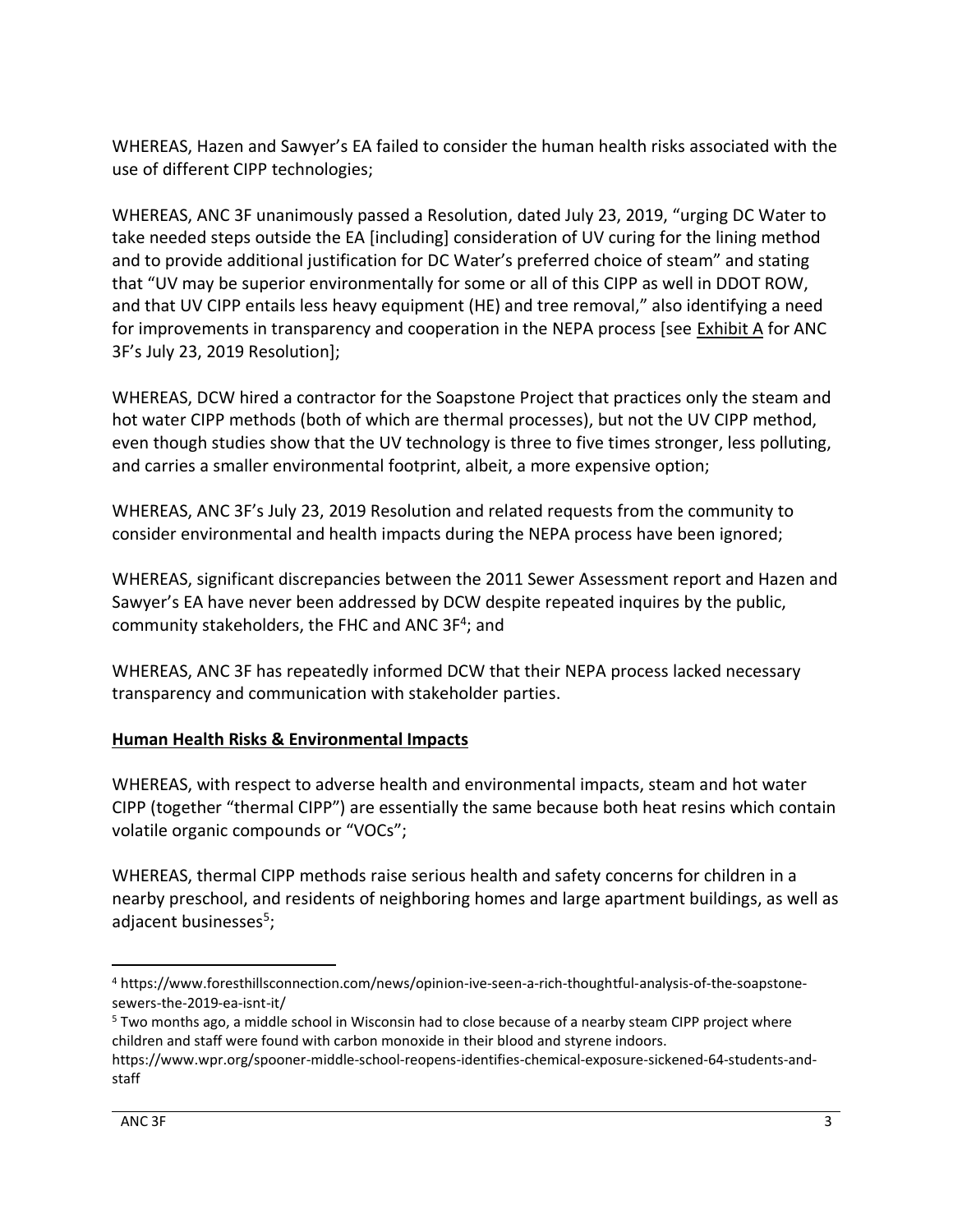WHEREAS, a wide range of news coverage, including the journal *Scientific American* (2019), reports serious concerns about air and water pollution caused by CIPP, coupled with the lack of regulations specifying environmental and public health protections;

WHEREAS, peer-reviewed articles in academic journals document growing concerns about the environmental impacts on air, water and trees, and the human health risks of thermal CIPP  $$ the method that DCW has selected;

WHEREAS, to date, at least 150 health incidents across 29 states have been reported, many involving children, and several states, including Virginia, have placed temporary bans on thermal CIPP processes and required stricter containment, monitoring and public advisories;

WHEREAS, Wall Street analysts report that the safest and most effective technology, and one that will experience enormous growth in the next few years, is UV CIPP<sup>6</sup>;

WHEREAS, DCW did not select the UV CIPP method for the Soapstone Project even though its own 2011 Sewer Assessment report recommended UV CIPP;

WHEREAS, although the FONSI states that "NPS has determined that the Selected Alternative [CIPP] can be implemented without significant adverse effects as defined in 40 CFR 1508.27," CIPP (the industrial manufacturing of plastics in the open air) discharges high amounts of toxins including suspected carcinogens, hazardous pollutants, and suspected endocrine-disrupting compounds<sup>7</sup>;

WHEREAS, Soapstone Park is designated a national historic site, and the Clean Air Act and Clean Water Act give NPS the legal responsibility to protect air and water quality and sensitive resources in parks;

WHEREAS, ANC 3F has repeatedly informed DC Water that efforts to contact and inform residents around Soapstone Valley have been inadequate;

WHEREAS, DCW, having never considered the UV CIPP method, entered into a contract with IPR

.

<sup>6</sup> UV-Cured resins market is likely to witness an impressive CAGR of 7.9% during the forecast period. Stringent regulation towards VOC emission and increasing demand for environment-friendly products are the major factors propelling the demand for UV-cured resins in the global market. (from *Stratview Review*, covering the period 2020-2025).

<sup>&</sup>lt;sup>7</sup> The waste from the manufacture of plastic is a mixture of partially-cured resin droplets, particulates, organic vapors (styrene and more than 29 other measurable VOCS and SVOCs) and some water vapor. <https://pubs.rsc.org/en/content/articlelanding/2020/EM/D0EM00190B>

https://www.foresthillsconnection.com/news/opinion-upcoming-soapstone-sewer-work-will-use-a-method-thatstoxic-to-humans-and-the-environment-there-is-another-way/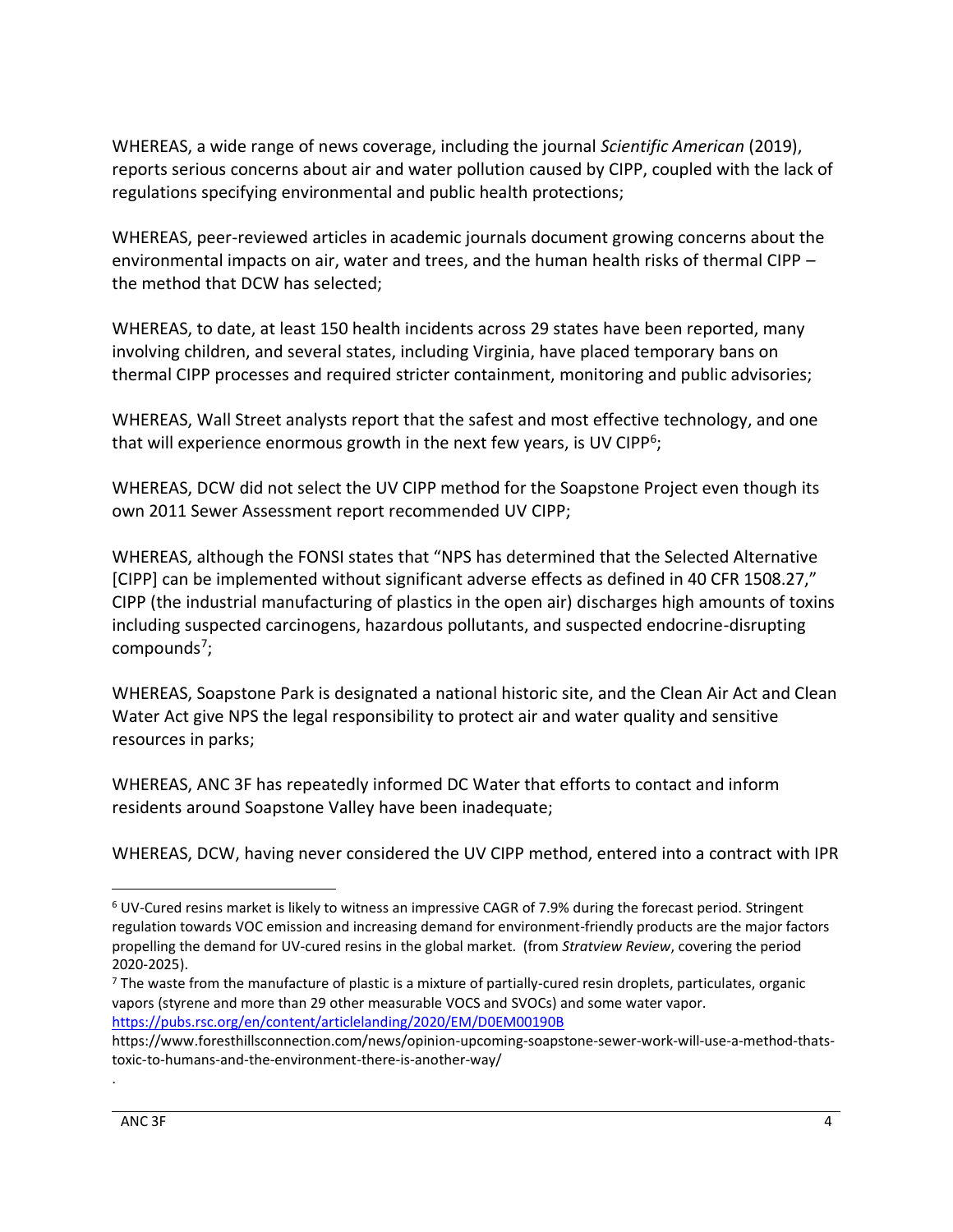Northeast, a steam and hot water CIPP contractor in July, 2021;

WHEREAS, certain required permits from the NPS and other agencies have not yet been granted, residents have requested that NPS delay the Special Use Permit; and

WHEREAS, the DC Department of Energy and Environment ("DOEE"), whose director simultaneously serves as DCW Board Chair, has not been actively engaged in the entirety of the process for the Soapstone Project (apart from the outfall permit).

#### **THEREFORE, ANC 3F urges:**

- 1. **Mayor Bowser** to (i) pursuant to DC Code Section 8-101.05, exercise her authority to safeguard and preserve air quality in the District of Columbia, and (ii) pursuant to DC Code Section 8-101.5g, order suspension of the process for permitting the Soapstone Project;
- 2. **DCW** to (i) immediately suspend its plans for the Soapstone Project and the related permitting process in light of the irreparable environmental harm and human health risks that could result if permits are granted and the Soapstone Project proceeds using the steam or hot water CIPP method without adequate systems for monitoring, capturing and disposing of waste; and (ii) conduct a thorough review of the UV CIPP process and its feasibility in different regions of the Soapstone Project area of work, and generate a report with analyses and recommendations that will be reviewed by an independent, impartial third-party expert;
- 3. DOEE to (i) regulate thermal CIPP and not make the irrelevant distinction between "steam" and "hot water" CIPP methods; (ii) require DCW to obtain a Chapter 2 air pollution permit to construct and operate a stationary source of air pollution; and (iii) require proof of Clean Air Act and Clean Water Act pollution permits prior to commencement of the Soapstone Project; and (iv) engage an independent, impartial third-party expert to review the reports (e.g., analyses, EAs, generated in connection with the Soapstone Project going forward)<sup>8</sup>; and
- 4. **NPS** not to issue any permits for the Soapstone Project until there is the equivalent of a new EA or analytic study that evaluates the health risks and environmental impacts of both the UV and the thermal CIPP methods in comparison to each other, and establishes a system of controls and mitigation for monitoring and capturing emissions and disposing of waste off site (including a shutdown process), which will be reviewed by an independent, impartial third-party expert<sup>9</sup>.

<sup>8</sup> In his March 31, 2021 letter to incoming EPA Administrator Michael S. Regan, Professor Andrew Whelton documents the overwhelming trend and scientific evidence resulting in application of the Clean Air Act and Clean Water Act to other industries (e.g., fiberglass boat manufacturers), and that these Acts should be and will be applied to CIPP. He emphasizes that with appropriate controls, now not in place, "the CIPP practice can likely be used without jeopardizing human health and the environment."

<sup>9</sup> There are more than 29 volatile (VOC) and semi-volatile (SVOC) compounds confirmed to be in the air alone during a steam CIPP installation. During the curing process, particulates, droplets, partially cured resin, organic vapors and water vapor are created and released.